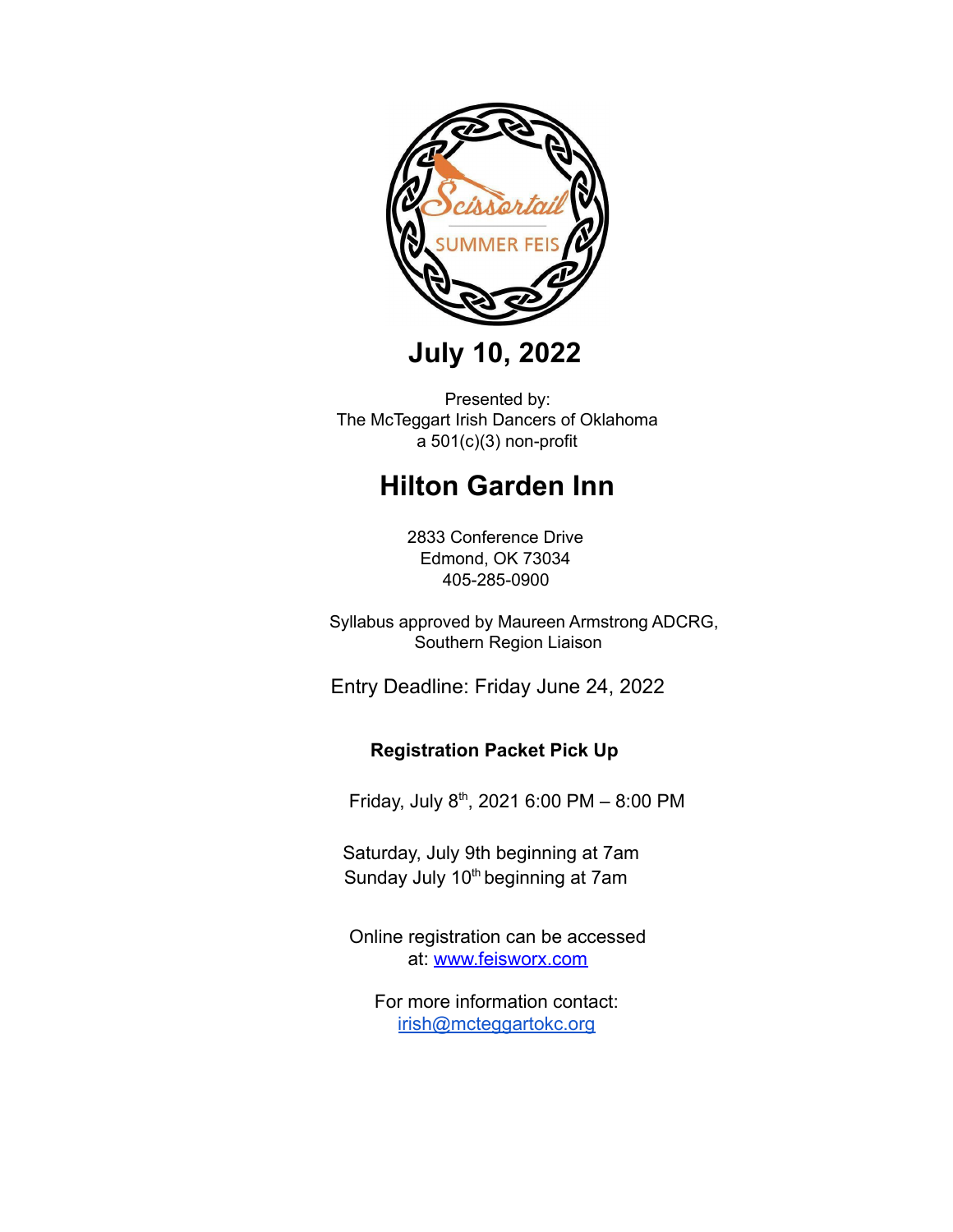# **Entry Instructions**

### **Web Entries**

(This method is preferred – no handling fee) Save paper and postage by using the secure on-line credit card payment options on [http://www.feisworx.com](http://www.feisworx.com/) or print out the confirmation message generated on-line and mail it to:

# **Scissortail Feis**

c/o Feisworx P.O. Box 2046 Parker, CO 80134-1411

Make checks payable to: **McTeggart Irish Dancers of Oklahoma**

## **Post mark entries by June 24, 2022**

# **ENTRY FEES**

| Solo dances per Competition                                          | \$12.00  |
|----------------------------------------------------------------------|----------|
| Preliminary Championships (2 rounds)                                 | \$45.00  |
| Open Championships (3 rounds)                                        | \$50.00  |
| <b>Adult Championships</b>                                           | \$45.00  |
| <b>Trophy Specials</b>                                               | \$15.00  |
| Family Max***                                                        | \$140.00 |
| <b>Family Event Fee</b>                                              | \$25.00  |
| FeisWorx Family Fee (includes online results for all dancers) \$9.25 |          |
| Dancer T-shirt (required for this feis)                              | \$8.00   |
| Late Fee after June 24, 2022                                         | \$20.00  |
|                                                                      |          |

\*Family Max does not include specials, t-shirts, second chance or event fee\*

**Additional \$20 fee for any changes or additions after the entry deadline of June 24, 2022 as well as the day of the feis.**

> **This is a casual feis. Dancers will compete in the feis t- shirt and either black shorts or black skirts.**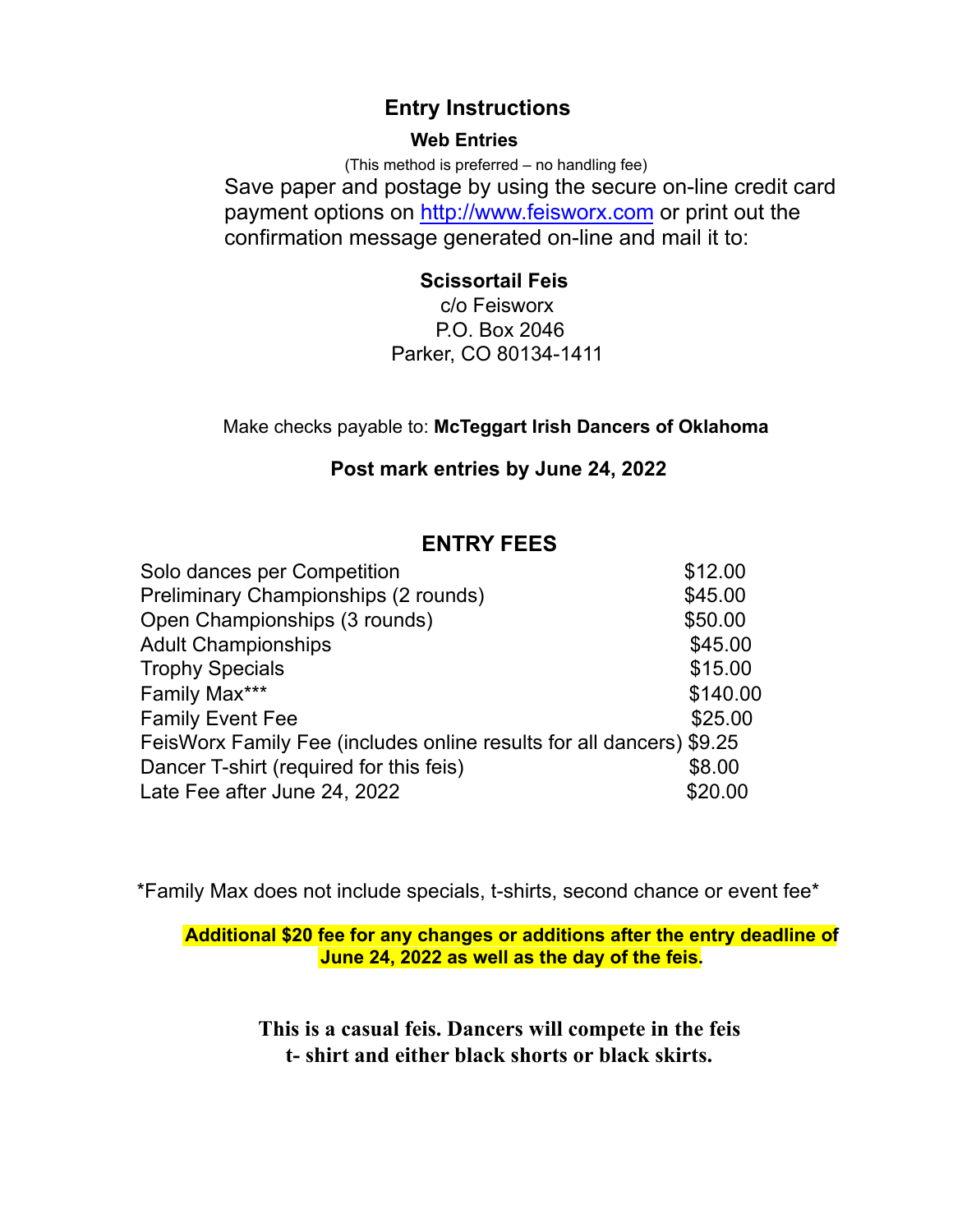## **SCHEDULE**

Sunday July 10 - 8am competition starts with 2nd Chance Preliminary Championships from youngest to oldest. We will then move to grades competitions. We will run 2nd chance novice and prizewinner grades directly following 1st chance grade competitions. Non champ double reels will run after the completion of 2nd chance grades. Lunch Break. PC and OC competitions start directly after lunch and will run youngest to oldest. Championship double reels will be at the end of the day.

| <b>Beginner I</b>                        | U <sub>5</sub>          | U6             | <b>U8</b> | $U$ 10     | U 12       | <b>U14</b> | U16 | <b>16&amp;O</b>  |
|------------------------------------------|-------------------------|----------------|-----------|------------|------------|------------|-----|------------------|
| Reel                                     | 1                       | $\sqrt{5}$     | 9         | 13         | 17         | 21         | 25  | 29               |
| Light Jig                                | $\overline{2}$          | $\,6\,$        | 10        | 14         | 18         | 22         | 26  | 30               |
| Single Jig                               | 3                       | $\overline{7}$ | 11        | 15         | 19         | 23         | 27  | 31               |
| Slip Jig                                 | $\overline{\mathbf{4}}$ | 8              | 12        | 16         | 20         | 24         | 28  | 32               |
| <b>Beginner II</b>                       | U <sub>5</sub>          | U6             | U8        | <b>U10</b> | <b>U12</b> | <b>U14</b> | U16 | <b>16&amp;O</b>  |
| Reel                                     | 90                      | 100            | 106       | 112        | 118        | 124        | 130 | 136              |
| Light Jig                                | 91                      | 101            | 107       | 113        | 119        | 125        | 131 | 137              |
| Single Jig                               | 92                      | 102            | 108       | 114        | 120        | 126        | 132 | 138              |
| Slip Jig                                 | 93                      | 103            | 109       | 115        | 121        | 127        | 133 | 139              |
| Double Jig                               | 94                      | 104            | 110       | 116        | 122        | 128        | 134 | 140              |
| Hornpipe                                 | 95                      | 105            | 111       | 117        | 123        | 129        | 135 | 141              |
| Hard Shoes are at traditional speed only |                         |                |           |            |            |            |     |                  |
| <b>Novice</b>                            | <b>U7</b>               | <b>U8</b>      | U10       | <b>U12</b> | <b>U14</b> | U16        |     | <b>16 &amp;O</b> |
| Reel                                     | 200                     | 206            | 212       | 218        | 224        |            | 230 | 268              |
| Light Jig                                | 201                     | 207            | 213       | 219        | 225        |            | 231 | 269              |
| Slip Jig                                 | 202                     | 208            | 214       | 220        | 226        |            | 232 | 270              |
| Single Jig                               | 203                     | 209            | 215       | 221        | 227        |            | 233 | 271              |
| Double Jig                               | 204                     | 210            | 216       | 222        | 228        |            | 234 | 272              |
| Hornpipe                                 | 205                     | 211            | 217       | 223        | 229        |            | 235 | 273              |
| Hard shoe is choice of speed             |                         |                |           |            |            |            |     |                  |
| <b>Prizewinner</b>                       | <b>U7</b>               | <b>U8</b>      | U10       | <b>U12</b> | <b>U14</b> | U16        |     | <b>16 &amp;O</b> |
| Reel                                     | 300                     | 306            | 312       | 318        | 324        |            | 330 | 369              |
| Light Jig                                | 301                     | 307            | 313       | 319        | 325        |            | 331 | 370              |
| Slip Jig                                 | 302                     | 308            | 314       | 320        | 326        |            | 332 | 371              |

Single Jig 303 309 315 321 327 333 372

Schedule subject to change, please verify on website.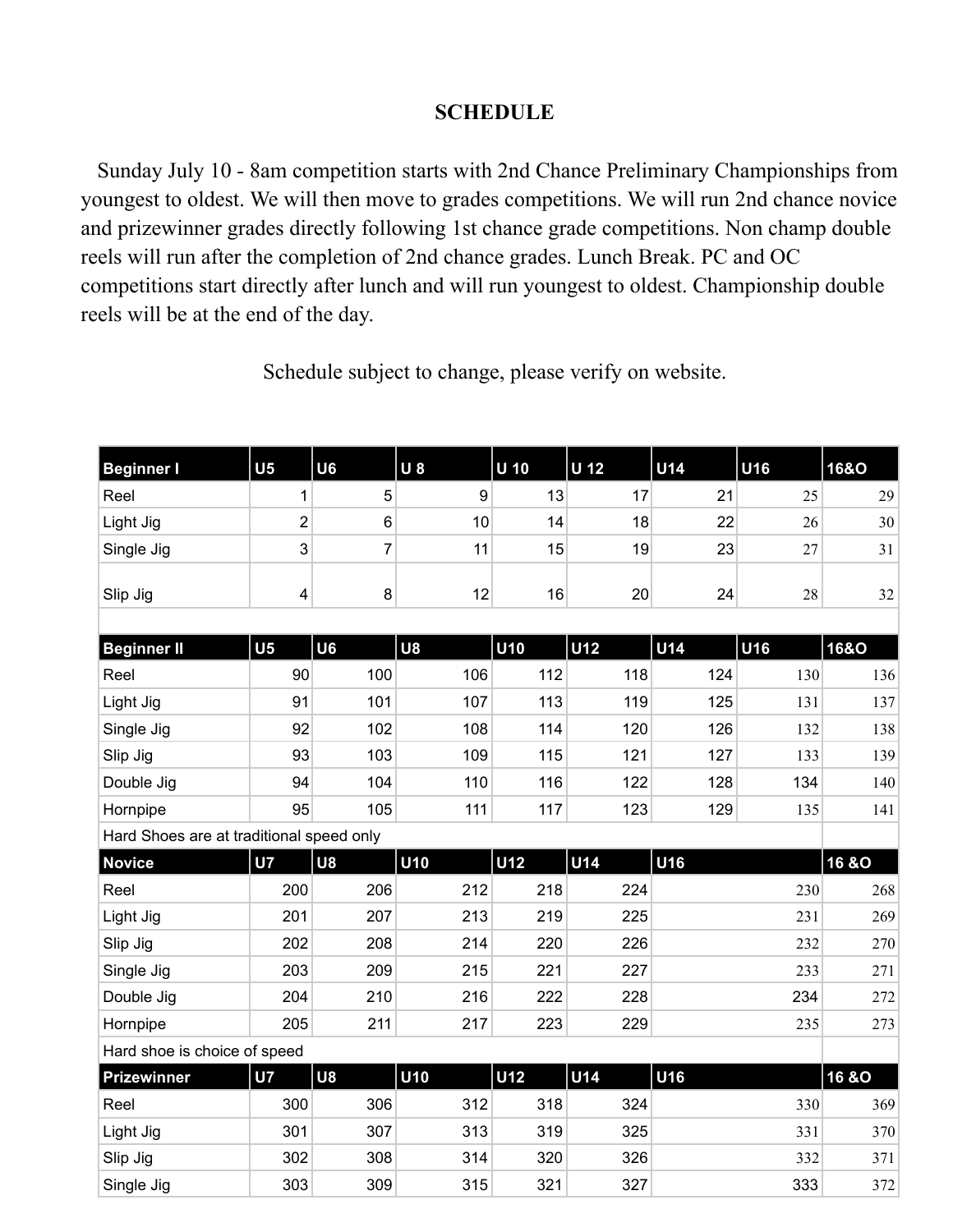| Double Jig                   | 304                              | 310 | 316                | 322 | 328 |  | 334 | 373 |  |
|------------------------------|----------------------------------|-----|--------------------|-----|-----|--|-----|-----|--|
| Hornpipe                     | 305                              | 311 | 317                | 330 | 329 |  | 335 | 374 |  |
| Hard shoe is choice of speed |                                  |     |                    |     |     |  |     |     |  |
|                              |                                  |     |                    |     |     |  |     |     |  |
|                              |                                  |     |                    |     |     |  |     |     |  |
|                              |                                  |     |                    |     |     |  |     |     |  |
|                              |                                  |     |                    |     |     |  |     |     |  |
| Adult                        | <b>Beginner 1/</b><br>beginner 2 |     | Novice/Prizewinner |     |     |  |     |     |  |
| Reel                         | 400                              |     | 406                |     |     |  |     |     |  |
| Light Jig                    | 401                              |     | 407                |     |     |  |     |     |  |
| Slip Jig                     | 402                              |     | 408                |     |     |  |     |     |  |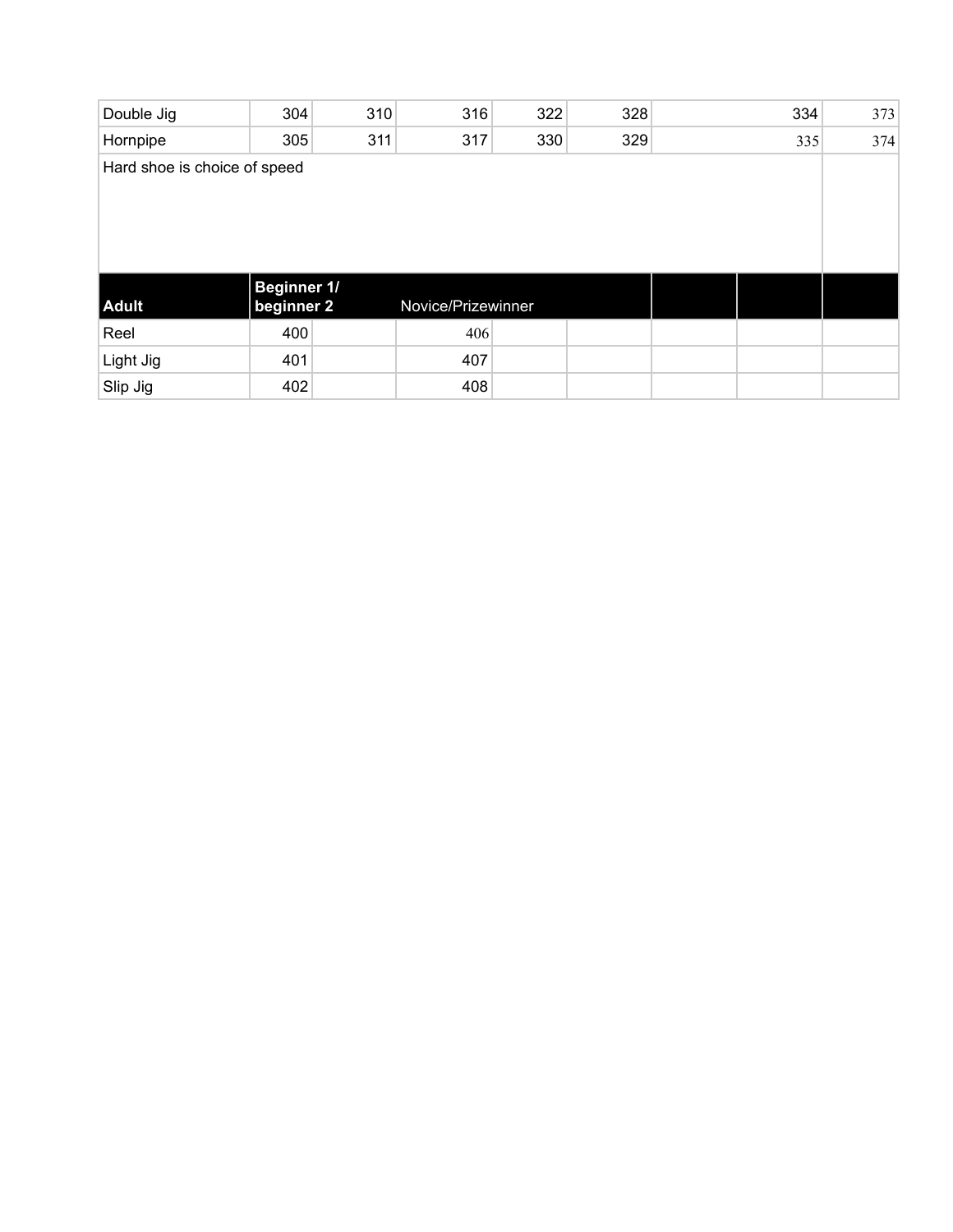| Single Jig                                                                           | 403            |                      | 409                                       |            |            |                          |                                           |                 |
|--------------------------------------------------------------------------------------|----------------|----------------------|-------------------------------------------|------------|------------|--------------------------|-------------------------------------------|-----------------|
| Double Jig                                                                           | 404            |                      | 410                                       |            |            |                          |                                           |                 |
| Hornpipe                                                                             | 405            |                      | 411                                       |            |            |                          |                                           |                 |
| <b>Adult</b>                                                                         |                | <b>Championships</b> |                                           |            |            | <b>Masters</b><br>Prelim | <b>Masters</b><br>Open                    |                 |
|                                                                                      | 412            |                      |                                           |            |            | 413                      | 414                                       |                 |
| Choice of Reel/SJ, HP/TJ and Traditional Set of Choice                               |                |                      |                                           |            |            |                          | Choice of Reel/SJ, HP/TJ, and Nontrad Set |                 |
|                                                                                      |                |                      |                                           |            |            |                          |                                           |                 |
| <b>SECOND CHANCE</b>                                                                 |                |                      | <b>NOVICE AND PRIZEWINNER GRADES ONLY</b> |            |            |                          |                                           |                 |
| <b>Novice</b>                                                                        | <b>U7</b>      | <b>U9</b>            | $\overline{u}$ 10                         | U11        | <b>U12</b> | U13                      | U14                                       | 14&O            |
| Reel                                                                                 | 236            | 240                  | 244                                       | 248        | 252        | 256                      | 260                                       | 264             |
| Slip Jig                                                                             | 237            | 241                  | 245                                       | 249        | 253        | 257                      | 261                                       | 265             |
| Double Jig                                                                           | 238            | 242                  | 246                                       | 250        | 254        | 258                      | 262                                       | 266             |
| Hornpipe                                                                             | 239            | 243                  | 247                                       | 251        | 255        | 259                      | 263                                       | 267             |
| Hard shoe is choice<br>of speed                                                      |                |                      |                                           |            |            |                          |                                           |                 |
| <b>Prizewinner</b>                                                                   | <b>U7</b>      | <b>U9</b>            | <b>U10</b>                                | <b>U11</b> | <b>U12</b> | <b>U13</b>               | U14                                       | <b>14&amp;O</b> |
| Reel                                                                                 | 336            | 340                  | 344                                       | 348        | 352        | 356                      | 360                                       | 365             |
| Slip Jig                                                                             | 337            | 341                  | 345                                       | 349        | 353        | 357                      | 361                                       | 366             |
| Double Jig                                                                           | 338            | 342                  | 346                                       | 350        | 354        | 358                      | 362                                       | 367             |
| Hornpipe                                                                             | 339            | 343                  | 347                                       | 351        | 355        | 359                      | 364                                       | 368             |
|                                                                                      |                |                      |                                           |            |            |                          |                                           |                 |
| <b>PRELIM 2ND</b><br><b>CHANCE</b>                                                   |                |                      |                                           |            |            |                          |                                           |                 |
|                                                                                      | U9             | U11                  | U13                                       | U15        | U17        | <b>170</b>               |                                           |                 |
|                                                                                      | 707            | 708                  | 709                                       | 710        | 711        | 712                      |                                           |                 |
|                                                                                      |                |                      |                                           |            |            |                          |                                           |                 |
| <b>Preliminary Champ</b>                                                             | U <sub>9</sub> | U10                  | U12                                       | U14        | U16        | U18                      | 18 & O                                    |                 |
|                                                                                      | 700            | 701                  | 702                                       | 703        | 704        | 705                      | 706                                       |                 |
| Reel (48 bars) or Slip Jig (40 bars) and Double Jig (48 bars) or Hornpipe (40 bars). |                |                      |                                           |            |            |                          |                                           |                 |
|                                                                                      |                |                      |                                           |            |            |                          |                                           |                 |
| <b>Open Champ</b>                                                                    | U <sub>9</sub> | U10                  | U12                                       | U14        | U16        | U18                      | 18 & O                                    |                 |
|                                                                                      | 719            | 720                  | 721                                       | 722        | 723        | 724                      | 725                                       |                 |
| Double Jig (48 bars) or Hornpipe (40 bars) and Choice of Set Dance.                  |                |                      |                                           |            |            |                          |                                           |                 |
|                                                                                      |                |                      |                                           |            |            |                          |                                           |                 |
|                                                                                      |                |                      |                                           |            |            |                          |                                           |                 |
|                                                                                      |                |                      | <b>Trophy Special Competitions</b>        |            |            |                          |                                           |                 |
|                                                                                      |                |                      |                                           |            |            |                          |                                           |                 |
| Double Reel, Non-Championship Special                                                |                |                      |                                           |            |            |                          |                                           |                 |
|                                                                                      | U10            | U13                  | 13&Over                                   |            |            |                          |                                           |                 |
|                                                                                      | 807            | 808                  | 809                                       |            |            |                          |                                           |                 |
|                                                                                      |                |                      |                                           |            |            |                          |                                           |                 |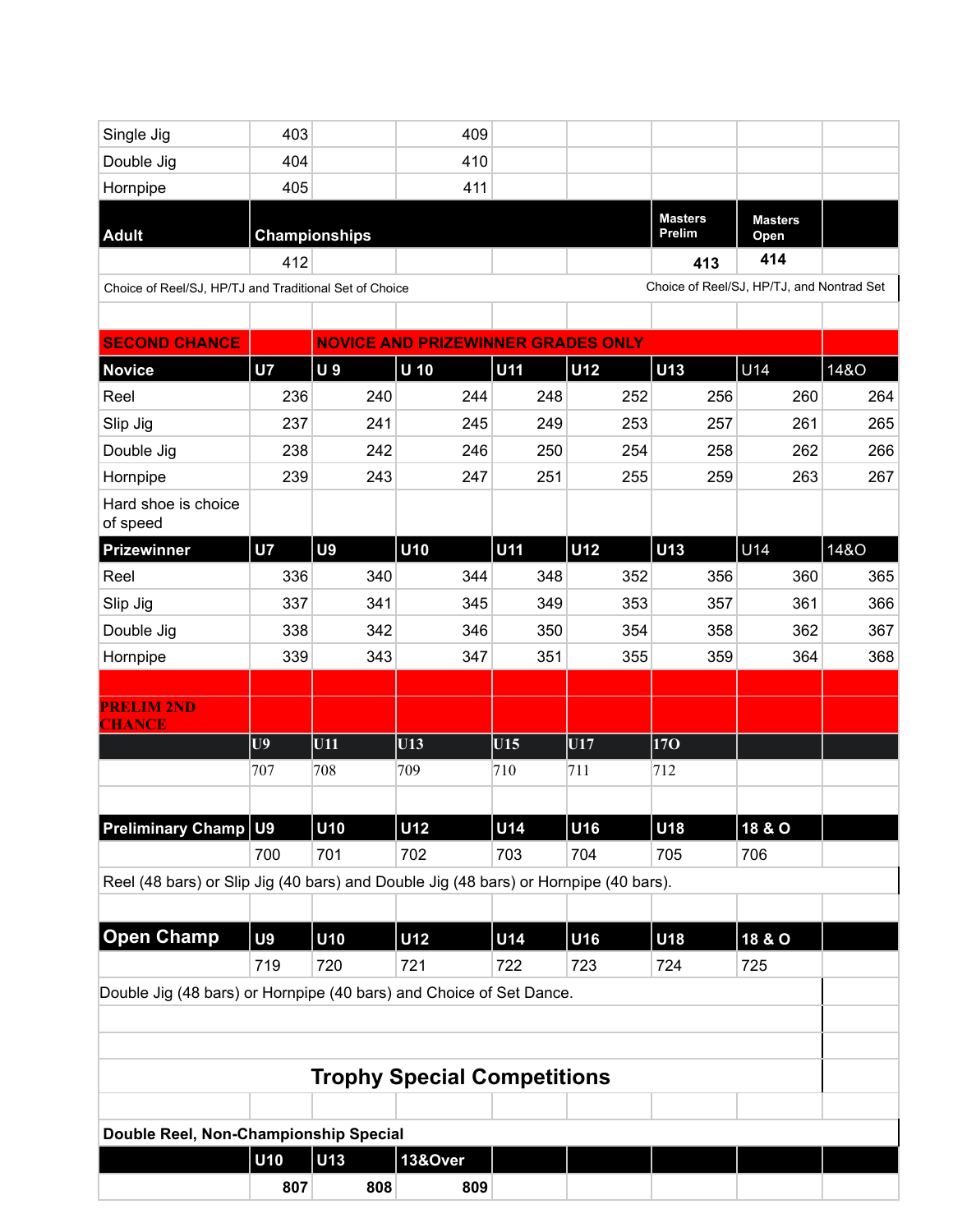| Open to all Grades dancers. Competitors will dance (16 bars) of a Double Reel down the line. |  |  |  |  |  |  |  |  |
|----------------------------------------------------------------------------------------------|--|--|--|--|--|--|--|--|
|                                                                                              |  |  |  |  |  |  |  |  |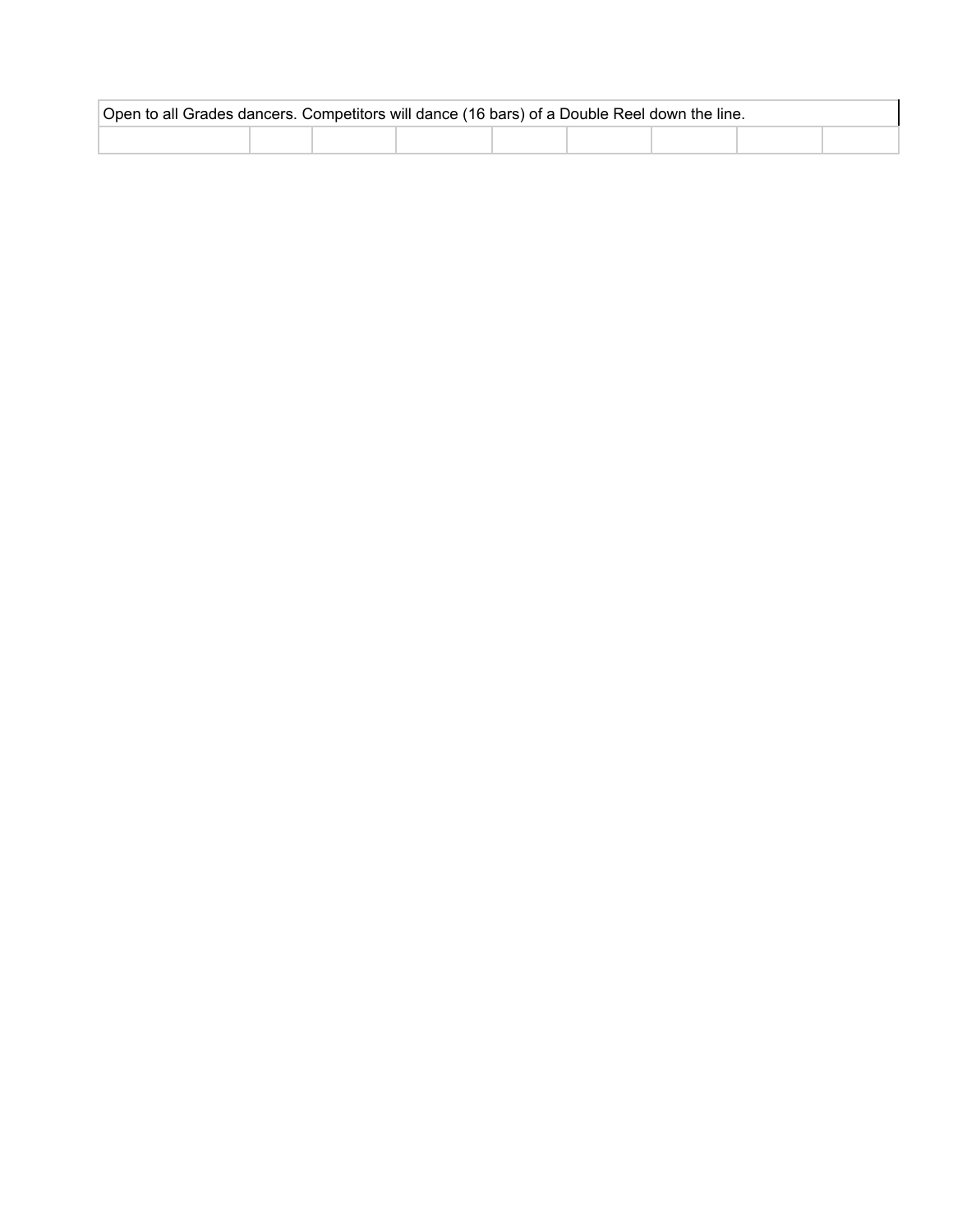| Double Reel, Championship Special                                                                                          |                 |     |         |  |  |  |  |  |  |  |
|----------------------------------------------------------------------------------------------------------------------------|-----------------|-----|---------|--|--|--|--|--|--|--|
|                                                                                                                            | U <sub>12</sub> | U15 | 15&Over |  |  |  |  |  |  |  |
|                                                                                                                            | 810             | 811 | 812     |  |  |  |  |  |  |  |
| Open to all Preliminary and Open Championship dancers. Competitors will dance (16 bars) of a Double Reel<br>down the line. |                 |     |         |  |  |  |  |  |  |  |
|                                                                                                                            |                 |     |         |  |  |  |  |  |  |  |
|                                                                                                                            |                 |     |         |  |  |  |  |  |  |  |

### *ITANA Southern Region-Dancing Competition Rules* **These rules were approved by the IDTANA Southern Region on June 30, 2011 and are effective January 1, 2012**

1) In the case of all solo and team competitions in all grades, the age of a competitor on January 1st of the year in which the competition is held will determine the right of entry. For the purpose of this rule a competitor whose birthday occurs on January 1st shall be deemed to be under the age attained on that date.

2) Competitions are open to all but those holding a TMRF, TCRG, or ADCRG designation. All dancers must be pupils of a person currently registered with An Coimisiun as a Dancing Teacher of any category.

3) A competitor may be disqualified for any of the following reasons:

- a) Conduct unbecoming a lady or gentleman
- b) Failure to report on time to compete (Penalty: disqualification from said event)

c) Falsification of age or other important fact—i.e. teaching, award winning, competing under another competitor's name or number etc.

Penalty for a) or c): Competitor will be disqualified from the Feis at which the occurrence happened and from all NAFC-registered Feiseanna for a period of one year beginning at the date of the occurrence.

4) Competitions may be closed if there are no competitors at the assigned stage ready to compete when the competition is scheduled or announced. This will not pertain to a situation where competitors are involved in stage conflicts: in that case the competition(s) will remain open for a reasonable amount of time to allow the dancer(s) in question to arrive at the stage and compete.

5) Solo competitors in Beginner, Advanced Beginner, Novice or Open (Prizewinner) competitions

- a) Must compete in their own age group
- b) Must be prepared to perform two steps in each event
- c) Cannot change competition on the day of the Feis

6) Steel taps or "bubble: heels on dancing shoes, display of awards, wearing of shorts or other unconventional dress is prohibited. Dancers competing in First Feis (if offered), Beginners and Advanced Beginner, a.k.a. Beginner I and II must wear a class costume or a skirt and blouse. All other categories are excluded from this rule. Modest attire is encouraged when a competitor is not dancing.

7) Competitor's number must be worn and visible to adjudicators when performing in all competitions, except in Championships. Use of clear reflective plastic number covers is discouraged.

8) Awards will be determined in proportion to the number of entries in each competition and to the degree of proficiency shown.

9) Complaints must be in writing stating names and other factual information and signed by the complainant. A ten-dollar fee (cash) must be enclosed and presented to the Feis Chairman within one hour of the occurrence. The fee will be returned if the complaint is upheld.

10) The Feis Committee and any organization affiliated with same, will not be held responsible for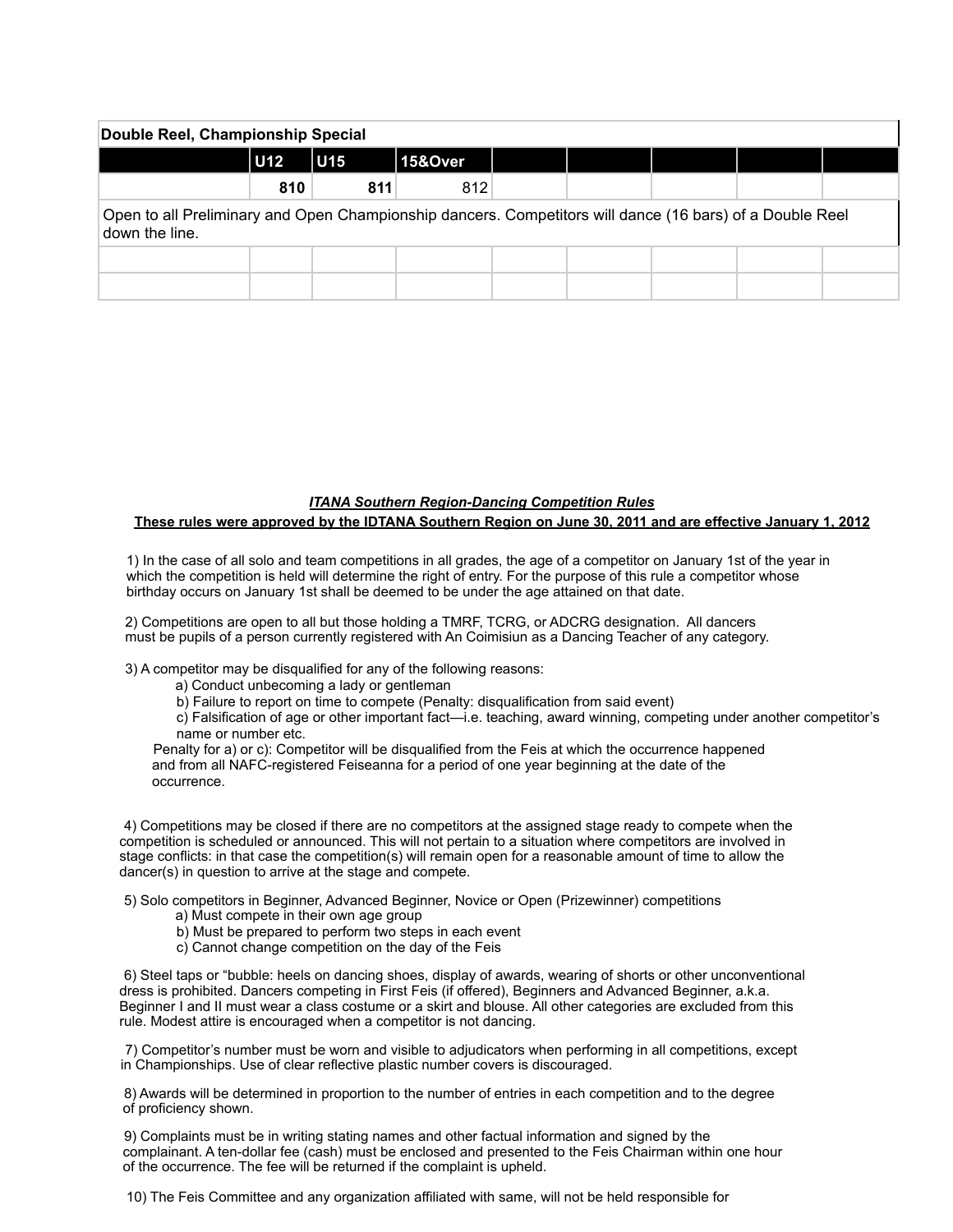personal injury, property loss or damage. Destruction of Feis property or rental property will be punishable by law.

11) The Feis reserves the right to reject any entry for cause, to cancel all or part of the Feis and to limit competitor's performing time. The decision of the Feis Committee is final in all matters connected with the Feis.

12) Competitors must answer all questions on the entry form as required by the Feis Entry committee, including teacher's name, and enclose the entry fee when mailing. Failure to do so will result in a rejected entry. Entries must be postmarked on or before the closing date or they will be subject to a late fee as determined by the feis committee and published on the syllabus and/or entry form. There will be no refund of entry fees for any reason.

#### **13) Open Championships:**

a) Entrants in any Open Championship event may not enter in any other regular grade solo events, but may enter in Figure Dances and/or special competitions for which they are eligible (tradition set, treble reel nontraditional set dance) b) Entrants in Open Championships should specify on the entry form their choice of set dance

a) Open Championship competitions in the minimum required age groups must be offered separately in the syllabus, yet the feis committee may combine an age group with the next higher age group if there are fewer than 5 competitors entered in the lower age groups. A feis committee is not permitted to combine dancers from one open championship age group with any age groups which is more than one age groups higher than the age group in which the dancers are entered

d) A dancer is required to perform a light shoe dance (reel or slip jig for ladies and reel only for men) and a set dance. A Feis can also opt to require a third dance (choice of jig/hornpipe)

e) Dancers must qualify for Open Championship via the method now in place for Preliminary Championship i.e. two 1st place wins

f) Dancers must compete in the Preliminary Championship competition in order to qualify for Open Championship

14) Girls and Boys competitions in Open Championship may be combined in the syllabus. If three or more boys are entered in a specific age group in a combined Open Championship competition, the boys and girls must be split into separate competitions. If separate Boys and Girls competitions in Open Championships are offered in the syllabus, they may not be combined under any circumstance on the day of the feis.

15) Preliminary Championships:

a) Are open to those who at any NAFC recognized Feis:

- 1. Have placed 1st in both an Open (Prizewinner) light and heavy shoe competition and
- 2. Have never won 1st, 2nd or 3rd in Open Championship.

b) A dancer who wins two (2) first place preliminary championship awards in one calendar year will move on to Open Championship the following year (as of Jan 1); if the second first-place win does not occur in the same feis year as the first win, as soon as the second win is achieved, in any age category, the dancer must move up to open championship level immediately. Only in the case of a back to back Feiseanna (successive days) the first-place win in the first Feis will not change the dancer's status for the second Feis

c) A dancer in a preliminary championship is required to perform a light shoe dance (reel of slip jig for ladies and reel only for men) and a hard shoe dance. A Feis can opt to offer either (a) a set dance) or (b) a jig/hornpipe or (c) both a set dance and jig/hornpipe

d) Boys and Girls will be combined in preliminary championships –Please note the separation policy involving five or more boys

e) Preliminary Championship competitions must be offered separately in the syllabus for the minimum required age groups, yet the feis committee may combine an age group with the next higher age groups if there are fewer than 5 competitors entered in the lower age group. A feis committee is not permitted to combine dancers from one preliminary championship age group with any age group which is more than one age group higher than the age group in which the dancers are entered.

16) Open Championships and Preliminary Championships require at least three adjudicators.

17) First place winners in the Open Championship category cannot return to a Preliminary or Open (Prizewinner) competition. Placing in a Regional or National Oireachtas does not change the status of a competitor. If after competing for two full feis years at the Open Championship level, a dancer has not placed first, second or third, he/she may opt to return to Preliminary Championship status.

18) The status of the dancer does not change unless there are five or more dancers in a competition.

#### 19) **Grade Category Definitions:**

**Beginner**: A beginner is a competitor who has not taken a full year of Irish Dance lessons, thereby giving beginners a full year with such status. A Beginner must move into the Advanced Beginner category for the next year.

**Advanced Beginner:** An Advanced Beginner who wins 1st, 2nd, or 3rd place will advance to the Novice category in that particular dance.